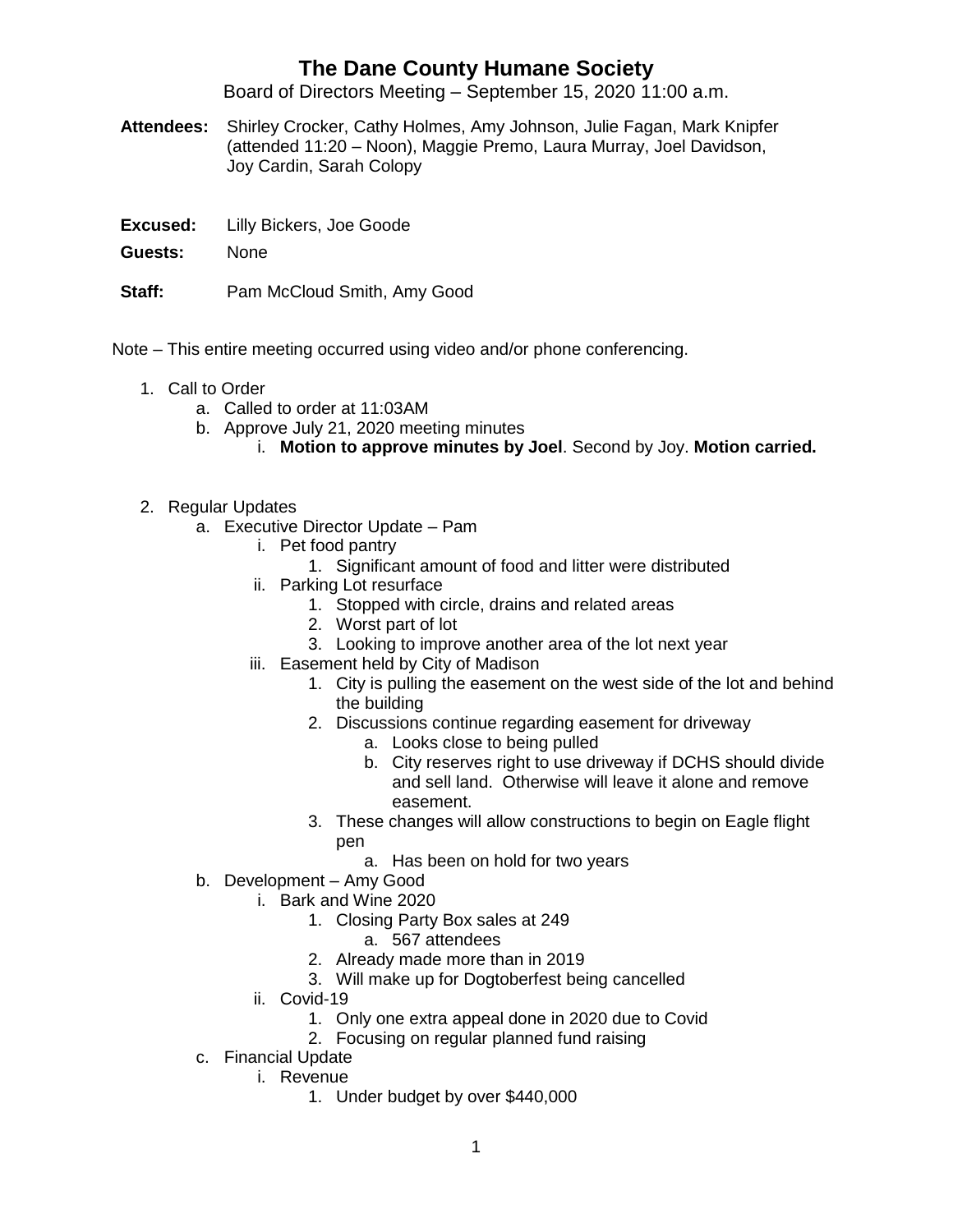## **The Dane County Humane Society**

Board of Directors Meeting – September 15, 2020 11:00 a.m.

- ii. Expenses
	- 1. Under budget by \$155,000
- iii. New Income under budget by almost \$285,000
	- 1. Investments unrealized loss of \$163,000 as of end of July
- 3. New Business
	- a. 2019 Annual Membership meeting minutes
		- i. Approved for presentation at upcoming 2020 meeting
	- b. Pam's Review
		- i. Postponed until October meeting
		- ii. Laura coordinating input from board
			- 1. Input requested by 9/25
		- iii. Joel will join for in-person meeting with Pam
	- c. Bark and Wine Board Match
		- i. Almost there, please join if haven't already
		- ii. Amy G will resend link for donation to be counted in Board funds
	- d. Final Board Seat Recruitment & Need for Diversity
		- i. "What is the definition of the diversity that we are trying to achieve?"
			- 1. Discussion pursued
			- 2. Looking for better representation of our community on the board
			- 3. No driving need to fill any open position just to add diversity, but rather want to find the right candidate who meets needs and skills
		- ii. Open discussion on diversity
			- 1. What it means
			- 2. Timeframes
			- 3. How to move forward achieving more diversity on the board
- 4. Committee Activity
	- a. Finance working on updating IPS
	- b. Philanthropy no update
	- c. Nominating no update
	- d. Board Operations confirmed Maggie to chair
		- i. Cathy to send any ideas for next steps to Maggie
	- e. Legislative
		- i. Town of Windsor Rehab issue
			- 1. Discussion with Pam and others regarding Town of Windsor & rehabilitation of wildlife
			- 2. Windsor making no changes to permit rehab in private homes
			- 3. Basically "wait and see" what will be enforced with no real changes being made by anyone
			-
		- ii. Committee members
			- 1. Joel, Maggie and Joy
		- iii. Cathy will send original charter to group for review
		- iv. Further discussion on possible charter updates to occur
- 5. Adjourn
	- a. Meeting was adjourned at 12:22PM.

Respectfully Submitted by, Cathy Holmes